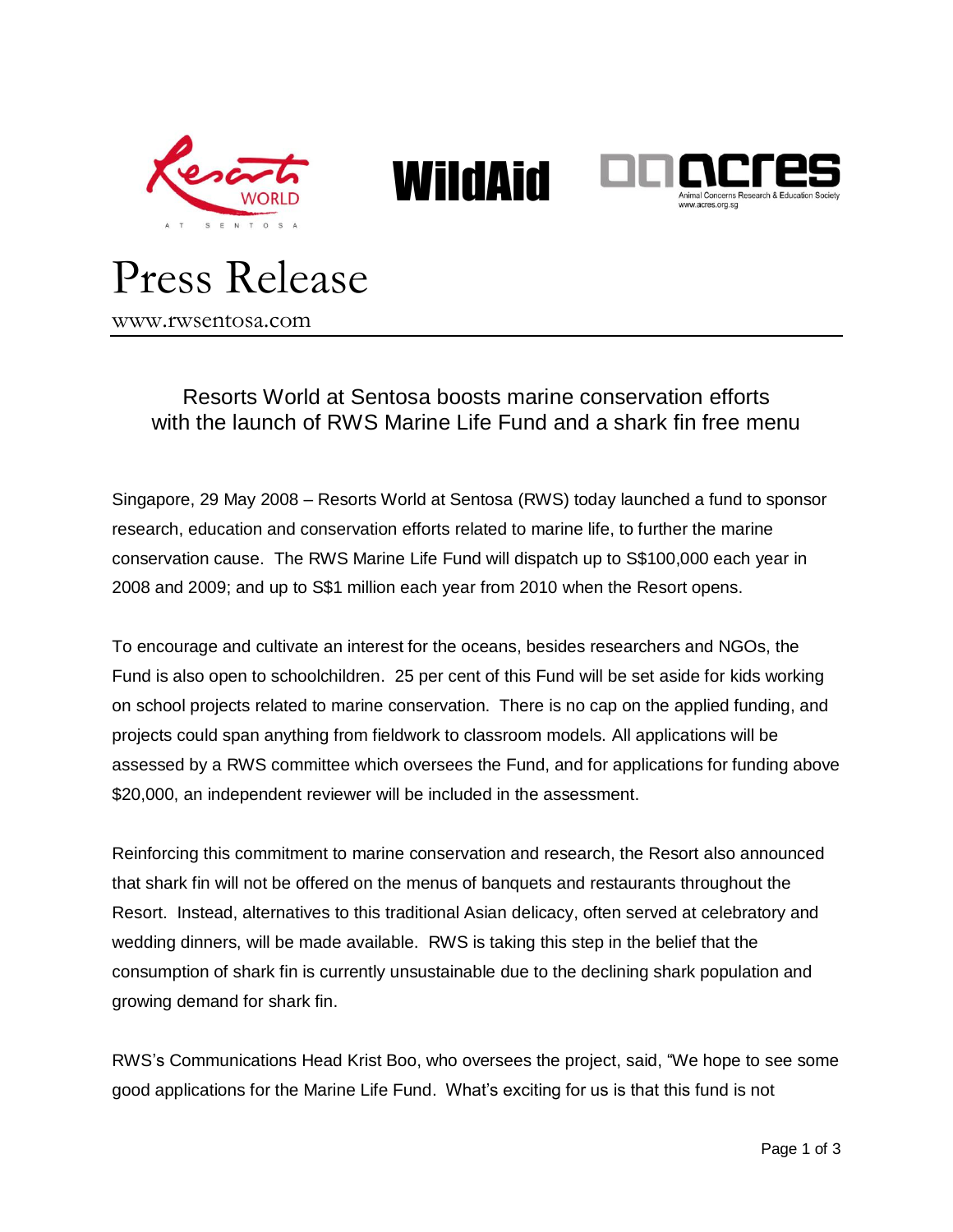reserved only for established conservation groups, but it has a pocket solely devoted to kids. We hope it will encourage children to learn about the ocean, and to love it. The online application process is easy for all."

She added, "As for shark fin, we are taking it off the menu because being a landmark project in Asia, we believe we can make a difference. There are communities that have consumed shark meat and fins for generations and we respect that. What we are advocating is an end to mass consumption patterns that appear unsustainable for the shark population. We are fortunate to have WildAid and ACRES, two well-respected conservation groups, as partners in this cause.''

Mr Peter Knights, Executive Director of WildAid, headquartered in San Francisco, said, "Just as with action to stem global warming, it is vital that corporations and the public take the lead, as government action is invariably too little too late. By eating alternatives, consumers can help to save sharks and protect our oceans and we applaud Resorts World at Sentosa's lead on this."

Mr Louis Ng, Executive Director of Singapore-based ACRES (Animal Concerns Research and Education Society), said, "ACRES applauds RWS for leaving shark fin soup off their menu and we urge the public to support this progressive move. We certainly hope that other companies and restaurants follow RWS's example which will undoubtedly make a difference for the world's remaining sharks."

The new initiatives launched today are an extension of the Resort's conservation efforts. In 2006, RWS undertook the initiative to relocate corals and other marine life around the northern coastline affected by reclamation works that were carried out as part of the Resort's construction. To preserve a part of Singapore's natural marine heritage, the affected corals were moved to the Southern Islands, and are now thriving in their new homes.

Application procedures for the RWS Marine Life Fund are available at [www.rwsentosa.com](http://www.rwsentosa.com/)

- ends –